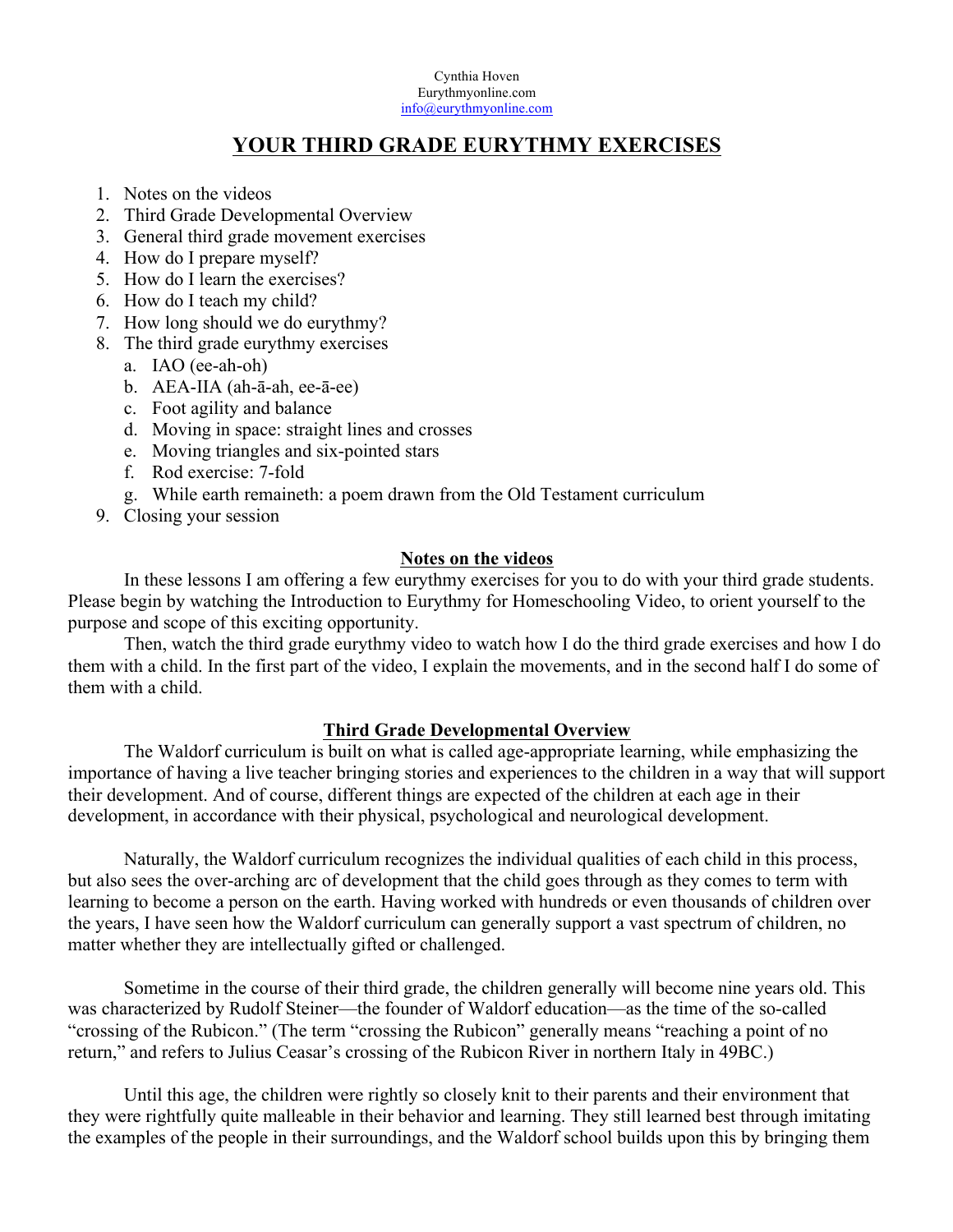all their lessons—of reading, writing, arithmetic and history—embedded in stories of saints and heroes, of people they can worthily emulate.

In reaching their own so-called Rubicon crossing, the third graders experience how they have become separated from this innocent unity with their family, from selfless identification with their significant others. We can expect that after this point, they will no longer be as unquestioningly at one with their teachers, and this is something that we must learn to welcome and strive to understand how to work with it skillfully.

For many children, this Rubicon crossing will be experienced as a somewhat frightening experience, possibly accompanied by nightmares. It is not uncommon for children at this age to begin to harbor the secret doubt of whether their parents are really their own parents, or whether they had been mixed up with another child at the hospital, or perhaps in truth secretly adopted. One child I know told me "I feel as if I am standing in front of a great door, and I have to go through that door to become who I truly am!"

The Waldorf curriculum meets the third grader first with the stories of the Old Testament. They hear how "God created the heaven and the earth," and how out of the unity of one creative being the dichotomy of heaven and earth, dark and light, day and night appeared. This corresponds to their own feeling that they have fallen out of oneness and now have to bear the pain of separating from their parents. Of course, we adults know that this pain will continue for the rest of their lives as they learn to individuate and finally to seek healing through building connections of mature love. But can we imagine how the young child feels when the awareness first arises of how those first tender bonds of connection are broken?

The curriculum then goes on to teach the stories of Noah and the arc, and how Noah had to take all of the animals with him as he crossed into new lands. When they hear "God's promise to Noah," and how the rainbow is a promise of eternal connection, the children sense that in fact all will be well in the end, even as they continue on to their journey of taking care of the animals and the ecosystems of the earth that we have been given to take care of.

The rest of the Waldorf school curriculum then meets the child with other subjects, including learning how to measure and build things. This includes real-life carpentry skills, as well as planting gardens and baking and cooking. Through these experiences, the so-called wandering child, cast out from paradise in a highly symbolic sense, finds his or her way into earthly civilization.

Up until this age, eurythmy classes were always done with the children standing in a circle. Children were still living in a kind of dream of being in one community. In the beginning of third grade, children begin to work with geometrical forms with their classmates, learning how to create shapes of circles and triangles and squares together. As the year progresses, they will begin to cut their circles and squares in half, bisecting them and experiencing the division of the unity into parts.

Finally, at around the midpoint of the year, when most of them have turned nine, they children are taught to turn forwards and face the blackboard as individuals. This reflects the turning point for them, at which point they will begin to feel what it means to rely on their own individual relationship to spatial orientation.

I generally bring this to the children by first having each of them stand in a star shape in their own body. I have them put their attention on their head, and then let an imaginary line of light travel to their right foot. As I say that, we take a small step to the right. From there, the line travels to the left arm, and we extend the left arm out to the side, holding it at heart-level. Then a line travels to the right arm (we hold the right arm out), then down to the left foot (and we take a step to the right), and finally back to the head. As we discover this wonderful symmetry, we allow ourselves to shine inwardly, with a glow of completion. Please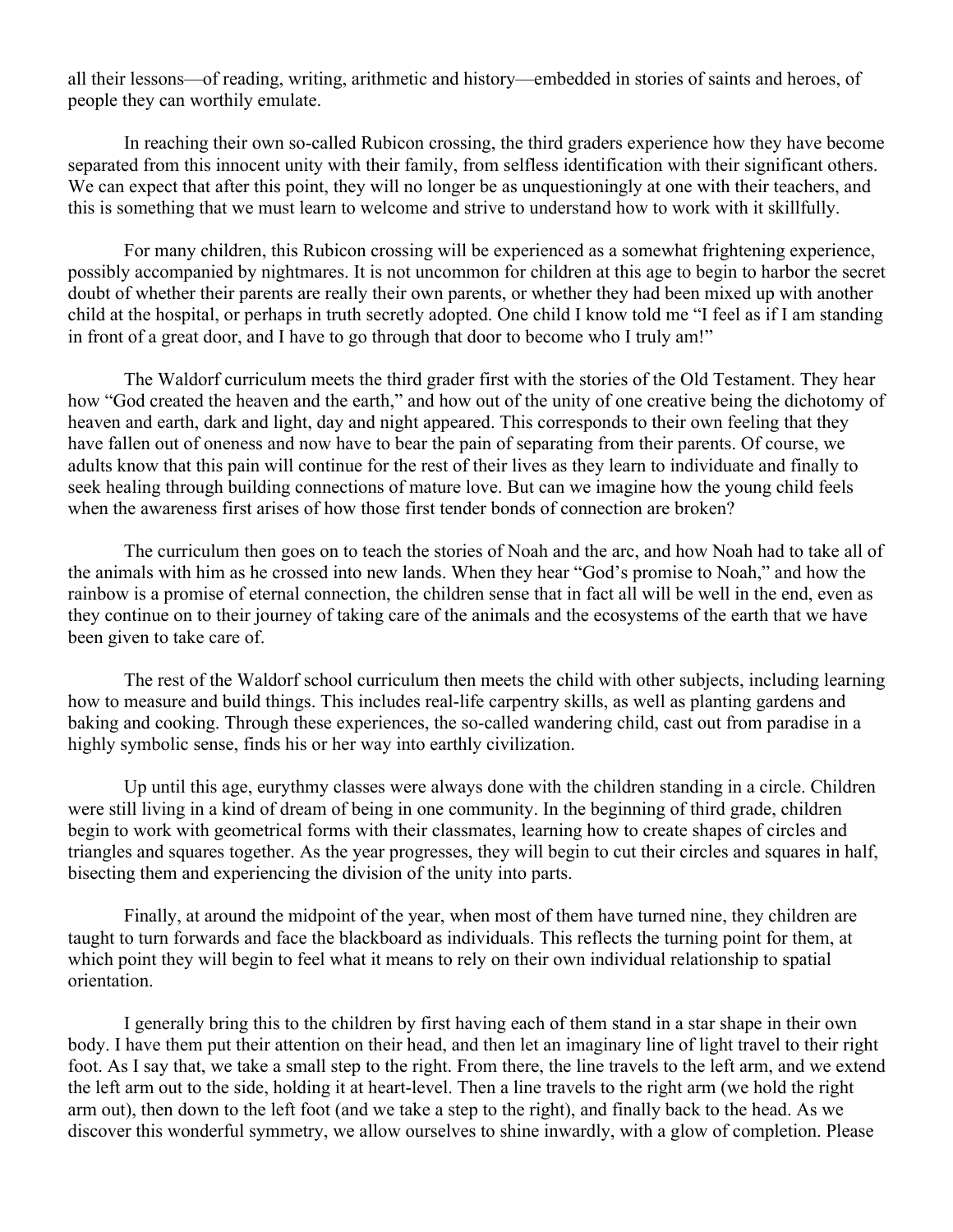notice how this simple exercises gives us so many challenges, as we must learn to cross multiple inner midlines, both vertical and horizontal.

The next step involves a large shift in consciousness, as we must learn to put this vertical star into the horizontal plane. I allow one willing volunteer to stand in the middle of the room and tell how they are to imagine that there was once a star in the sky (they themselves!) who looked down upon the earth and was so curious about what it saw that it fell to the earth, and was knocked out cold. When it came to its senses, if found five other friends who stood around it and reminded it that it was a star. These friends then gather around the child on the floor and place themselves at the star points, one-by-one reminding the fallen star of the rotation from head to foot to arm to arm to foot. Then, the star child stands up and places herself at the point of the head. Now she must walk from the head to the foot to the arm, to the other arm, the foot and back to the head, *all the time facing forward*. In this way, the child now learns to feel the multidimensionality of space and that they can walk in all directions without turning around, without using their eyes. This is a huge step in self-perception and self-mastery, and its accomplishment is part of the child's process of crossing the Rubicon and beginning to pilot his or her own life. I recommend to each adult who watches reads this to try it for themselves, and see whether they can learn to move in space with equal ease in all directions. The ability to do so is one of the many great gifts of eurythmy!

Now is a great time to begin working more intensely with rod exercises with the children. The rod challenges will increase year by year, as the children develop skills and agility in their body and in how they move in space.

Beginning in the third grade, the eurythmyonline curriculum focuses on geometrical forms and rod exercises. The forms can be the beginning of simple choreographic exercises that the homeschool teacher can bring to children for their poetry and music. However, to learn these in a living way, we are offering live workshops to communities. Please contact me at  $info(\omega_{\text{curythmyonline.com}})$  to set up a homeschool eurythmy workshop for your region!

#### **General third grade movement exercises**

The eurythmy curriculum is built on a tremendous insightful understanding of the sequential development of movement skills. As I have emphasized before, by this age children should be able to know right from left effortlessly. They should be able to skip with agility, balance well, jump rope. These are all necessary skills that lay a good foundation in the body---and in the brain---for learning to think, read, calculate, etc.

Little children move through space quite unconsciously. Third graders, however, pass through a very important movement threshold. After their "nine-year-old change," they become much more individuated. They feel themselves more independent, more separate from the world. We can now, for the first time, ask the children to orient themselves in space differently. They can now *face forward* for all of their eurythmy exercises, and move in different directions without using their physical eyes to guide them. They can begin to move forwards, backwards, right, left and on diagonals and not have to turn around and look.

In my long experience working with adults, I find that this is a very important skill that all of us need to develop. From third grade on, we will always emphasize this capacity in our eurythmy curriculum.

If your child has not reached certain movement benchmarks, which lay the foundation for being able to stand tall, sit quietly, and move freely in all directions, they are probably having difficulties with the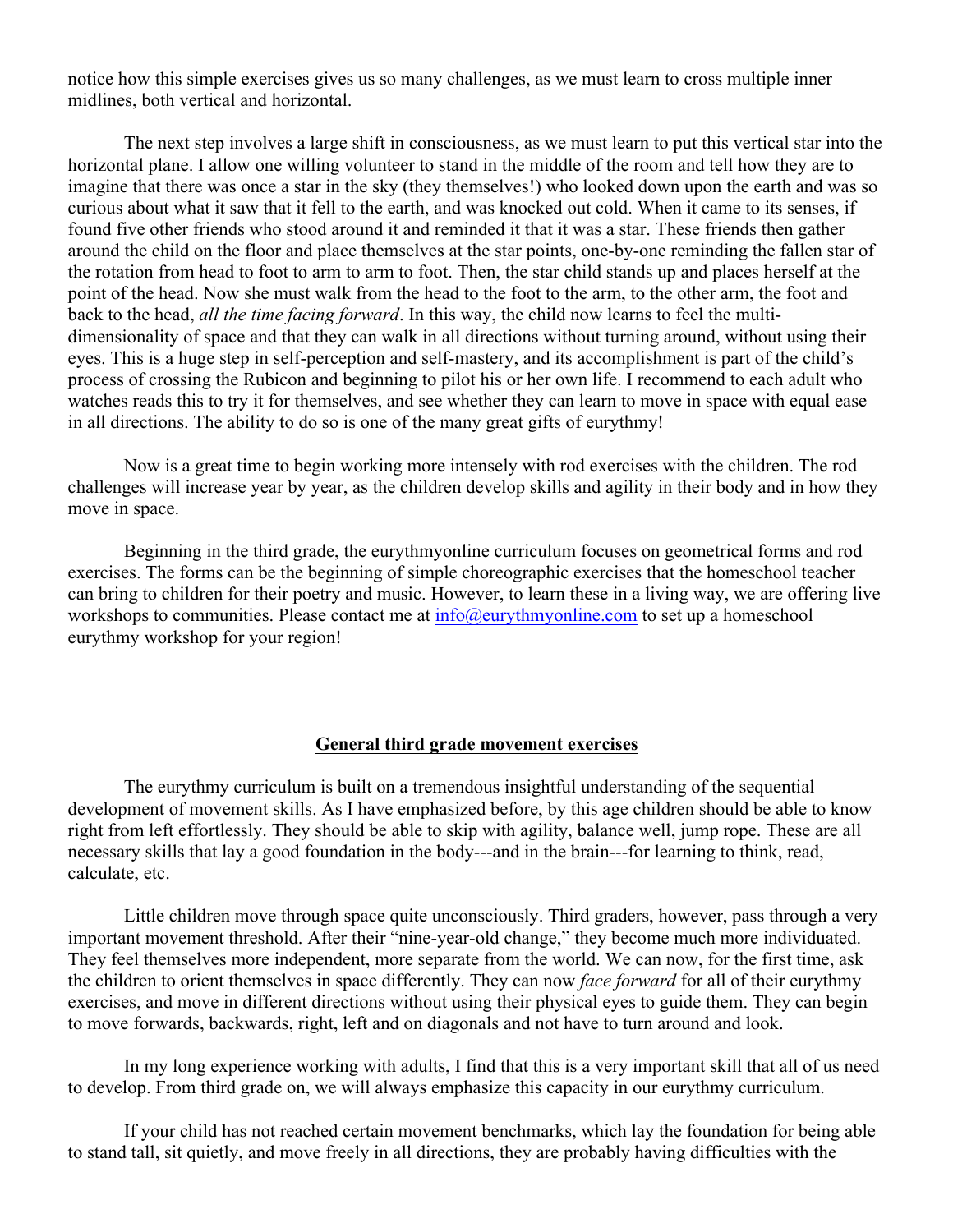senses of movement and self-perception. These are very often the foundation for a host of other troubles, including what are called ADD, ADHD, and also problems with reading, writing, mental imagine, and math skills. If you are concerned about these things, I strongly encourage you to consult the website of developmental pediatrician Dr. Susan Johnson, at youandyourchildshealth.org.

#### **How do I prepare myself?**

In eurythmy terms, everything in the first three grades will be done in the mood of "B." This sound denotes a mood of wrapping protection and love around another person. You will be wrapping your mood of protection around the child as you work with them. I warmly encourage you to go to my website eurythmyonline.com and find your way to my Freebie lessons. Download the lesson called "B, the Consonant of Boundaries," and use the instructions to learn how to change your own energy field and offer an atmosphere of peace and protection to your young child.

## **How do I learn the exercises?**

It is very important that you begin by learning the exercises yourself. Consider it your own path of eurythmy, your own journey for self-development! (After all, as a homeschooling parent, you get to work on your own skills as well as on your child's!)

Then, once you are confident that you can model the exercises, turn off the video, and teach the child out of your own experience. **It is important not to let the child watch the videos!**

And remember: don't let the child speak while moving. And remember: don't let the child speak while moving. **You** should speak, and the child should pour all of their "consciousness", their etheric presence, into their movements.

We are thereby truly encouraging mindful movements.

## **How do I teach my child?**

When you practice with your child, stand in front of him or her, about 3 feet away. Speak gently, expect participation, and work with a light touch. Be sure that you do the exercises correctly, but don't correct the child. A standard guideline in eurythmy is that you should only correct 1 in 9 mistakes. Don't hesitate to repeat each exercise up to 7 times, but never pedantically.

Don't expect your child to be able to master everything at once. Build skills sequentially, starting with the easier exercises in the first weeks of eurythmy. Practice each one about 20 times (that number is flexible), with good will and fun. Add verses or poems if you can, to make the movements more engaging.

Once an exercise can be done smoothly, only do it about seven times, and then move on to the next exercise. Encourage engagement, but avoid boredom!

#### **How long should we do eurythmy?**

This exercise sequence takes about 15 minutes to accomplish. As with all of my grade sequences, you can do it every week, all year long, or your can alternate it with other opening series. In that case, I would recommend doing it for 8 weeks in the autumn, 8 weeks in the winter, and 6 weeks in the spring.

By third grade, the eurythmy curriculum becomes more nuanced than in second grade. You may well find it good to wait until spring to move the triangle form, or to do the poem I teach you below in its more complicated form, on a five pointed star.

Don't expect your child to be able to master everything at once. Build skills sequentially, starting with the easier exercises in the first weeks of eurythmy. Practice each one about 20 times (that number is flexible), with good will and fun. Add verses or poems if you can, to make the movements more engaging.

Once an exercise can be done smoothly, only do it about seven times, and then move on to the next exercise. Encourage engagement, but avoid boredom!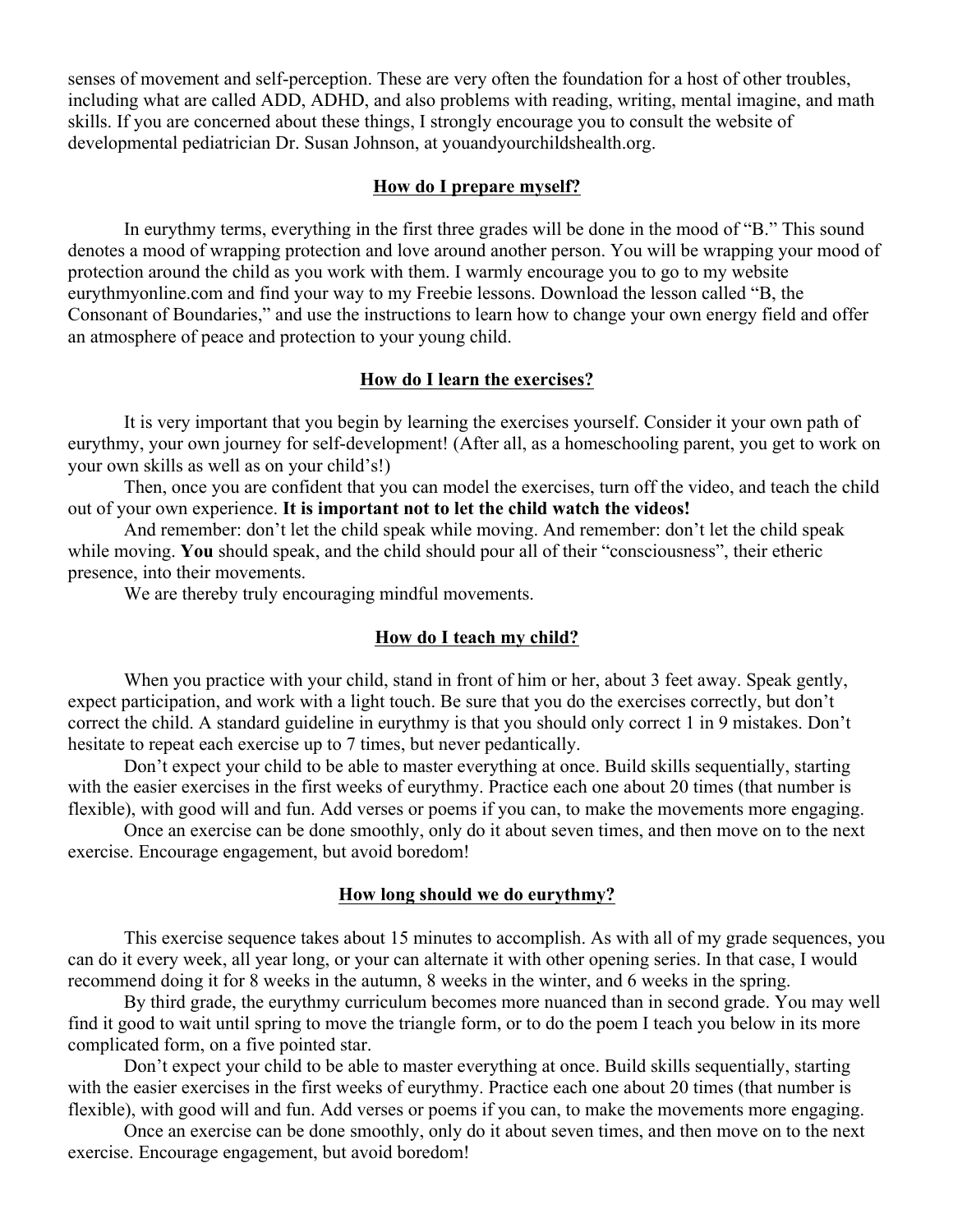## **The third grade eurythmy exercises**

Your curriculum includes pdfs describing the reason behind learning to move in space fluidly ("How to move in etheric space") and how we use rod exercises ("About Copper Rods"), as well as General Guidelines for how to do eurythmy at home.

The following exercises are specific for the lower grades.

**Exercise #1: IAO (ee-ah-oh)** This exercise is a standard exercise given for children and adults to stimulate and balance energy in the head, legs and arms----in thinking, willing and feeling. You will say these words as you move, but your child will not say any words with you. We will repeat this in the same form we did it in second grade.

- 1. Put your feet together. Drop the head, and then straighten very deliberately. Hidden in this experience is the eurythmy sound I (ee), which is the sound of uprightness. Speak to the child **"Straight as a spear I stand."**
- 2. Then jump the legs apart. Speak **"Strength pours into my legs."** Underlying this is the sound Ah, which we are doing with the legs. The Ah is the sound of openness, and when we do it with the legs we are grounding ourselves.
- 3. And then round the arms into a big circle. Speak **Warm is my heart with love.**" What you are looking for here is a beautiful round circle. The fingers should not overlap. The circle should be harmonious and proportionate. The back should be straight, the head upright. There should be balanced energy in head, feet and arms. What is hidden here is the sound Oh, the sound of the loving soul.
- 4. Then drop the arms, then jump the feet together, and then bow the head slightly.
- 5. Repeat this sequence several times. As the child becomes skillful, become fast with each repetition.

## **Exercise #2: AEA-IIA (ah-ā-ah, ee-ee-ah) Working with right/left, up/down and crossing midlines**

The next exercise is very good for helping the child to experience and exercise feeling the right and the left sides, and crossing both the vertical and horizontal midlines. This builds upon skills developed by in first and second grade.

To begin, it is good to review our learnings with sounds:

Ah is a sound of wonder and reverence, and is created by opening the arms in a wide open angle.

E (ā) is a more complicated soul mood, created by crossing the right and left arms or legs and feeling strong focus and boundaries.

I (ee) is yet more complicated, forms by extending one limb in one direction and the other in the opposite, and experience being stretched between polarities and the power of being able to hold the balance between the two.

In this classical exercise, we begin by practicing Ah-E-Ah. To maximize the challenge, we work with not only the vertical but also the horizontal midline. We do the first Ah above, feeling openness to the sky. We do the E by crossing our right and left arms in the middle, feeling strong boundaries. Then we do the second Ah below, feeling openness to the earth.

We begin slowly, then accelerate until we can move freely.

Once this is established, we work with IIA. We begin with right arm up, left down, feeling the double-midlines of right-left and up-down. Then we complement that with left up, right down. Finally, we do an Ah below, feeling right and left opening harmoniously to the earth.

The arms must learn to move freely and harmoniously through all six positions.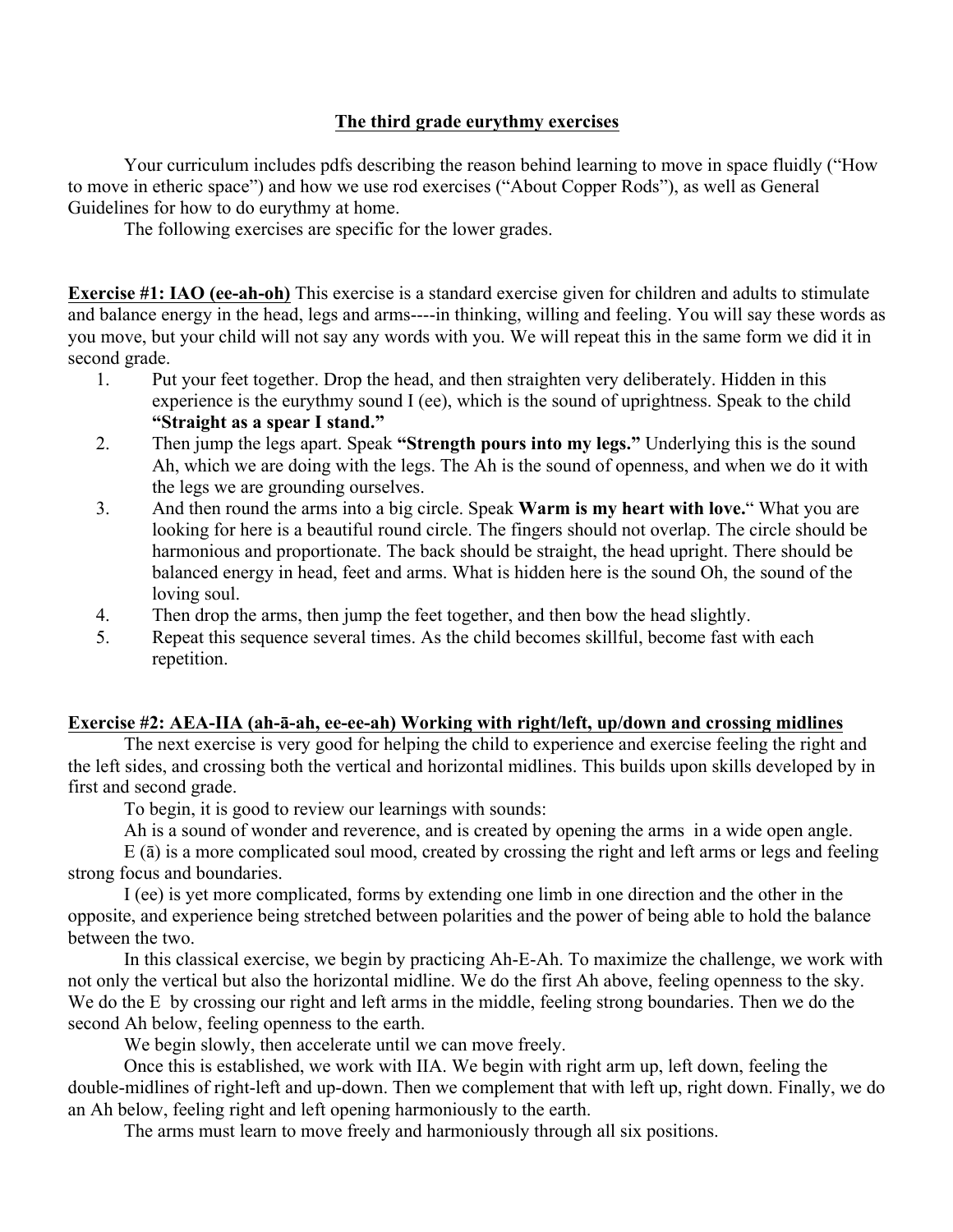Next, we learn the same sounds with the legs: Ah-E-Ah, I (left leg), I (left) Ah.

And finally, we combine arms and legs.

## **Exercise #3: Foot agility and balance**

The next exercise is still a carry-over from the lower grades, but it is so great for developing some fun foot agility that you can bring it back *occasionally* in third grade, for a "fond memory" of previous accomplishments.

I begin with the feet together, and then begin these words:

"Open the front door" (heels together, toes apart as if you are opening a little door (ah with the feet)) *Repeat several times if you like. Then, unexpectedly:*

*"*Open the back door " (toes together, heels apart (ah with the feet backwards) *Again, repeat as you like. Then, alternate front and back.*

- *"*Open the curtain wide" (jump the feet wide apart—Ah with the legs)
- "Close the curtains side by side" (jump the feet together---U with the legs)

*Repeat a few times, then*

"Open the curtains" (jump the feet wide apart)

- "Criss-cross-applesauce" (Jump and cross the legs 3 times---E (ā with the legs)
- "Open the curtains " (jump the feet apart)
- "And put them side by side." (jump them together)

"Put your feet together and go up, up up to look out the attic window,

What do I see? I see a little bird looking at me."

(Go up onto your toes with great control)

"Go down, down, down to the ground,

Look around, what have we found?

We have found where the squirrels (or cats, or mice, etc.) are running around."

(Staying on your toes, squat down, without using hands or knees to touch the ground) "And stand straight and tall."

#### **Exercise sequence #4: Rod exercises**

We do many copper rod exercises at all ages in eurythmy. These can be introduced sequentially to children through the grades. Your third graders can do the very simple exercises described here.

For this you will need to purchase a child-size eurythmy rod, which is a piece of  $\frac{1}{2}$  inch copper plumbing pipe. You can purchase this as the hardware store, and have the clerks cut you a piece 24 inches long. If you can, buy rubber caps to put on the ends.

However, if your child is already sprouting up, you might be ready to get an adult size rod, which is 33 inches long.

You will use the special video sequence that shows you how we do rod exercises as adults. When you do these with children, use a light and playful touch, but strive to teach the child precision, agility and skill.

I will begin by repeating the exercises I do with first and second grade children. If you have already done these with your children in previous years, then go back to them *occasionally* for "fun," and to keep building up skills, but don't liner on them.

1. Little birds, or "qui-qui"

We hold the rod horizontal at shoulder height, and I make a little story to tell that a family of birds has flown to my tree branch. I "dance" the fingers of my right hand on the rod, with the intention of seeing that every finger touches the rod separately. Then, the friends of that bird family fly to join them, and I dance the fingers of my left hand on the rod. Then I dance the fingers of both hands on the rod. The birds initially dance on top of the branch, then below, then above and below, merrily moving up and down.

Then the birds "fly away." 2. Squirrels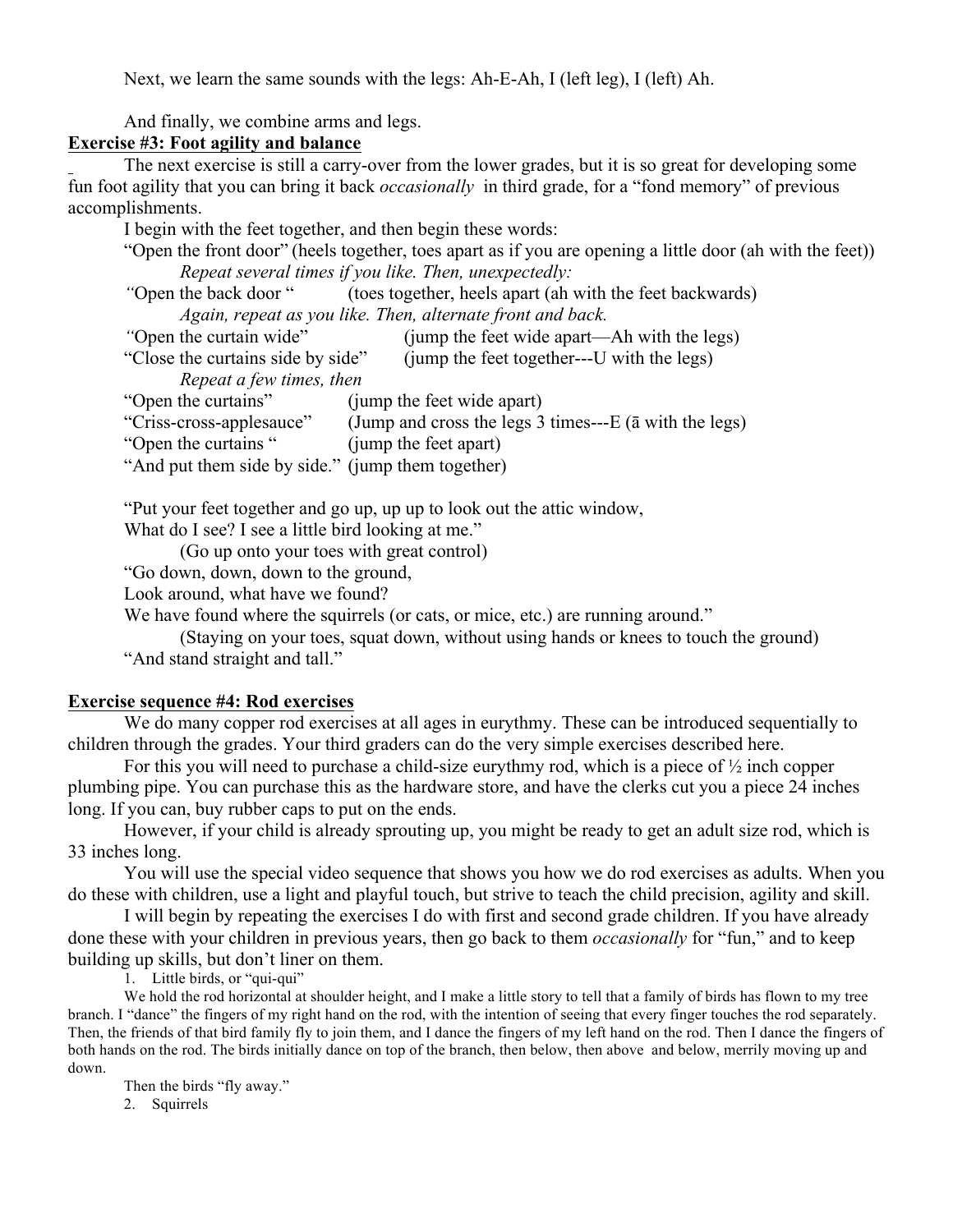My tree branch then turns into a tree trunk, and I hold it straight upright. Two little squirrels run up the trunk of the tree: I climb my hands up the tree, hand over hand. Each squirrel touches, or "tags" the other as they run up, which requires that the child places her hands very carefully on the rod, and focuses on holding the tree straight.

3. Jumping squirrels

The squirrels then run to a tree branch. Hold the rod horizontally again. Two squirrels ("Timmy and Tommy") are playing together. The right hand squirrel (Timmy) jumps over the left hand (Tommy), and you cross your arms. This doesn't please Tommy, so he jumps over Tommy, and you cross your arms the other way. Tommy jumps over Timmy, Timmy over Tommy, and so one, back and forth.

At length, Tommy decides to jump under the rod, and you cross your arm below the rod. Then Timmy jumps below to cross under him. Back and forth and back and forth they jump.

Finally, Tommy jumps on top of the rod and crosses Timmy, then Timmy jumps over the top of Tommy. Tommy then jumps and crosses below, and Timmy follows. Back and forth they go.

Then they take a little rest, and watch two rabbits on the ground playing their own game. Billy hops in front of Bobby, then Bobby in front of Billy. This goes on for a while, and then they do the same backwards.

And to end, the arms and the legs play their games together: Tommy and Billy jump together, and Timmy and Bobby jump together.

4. Rod rolling

I make a story about the squirrels then discovering some branches that they can slide down. Alternately, I tell the children that we have come to a sledding hill, and they get to slide down the hill and run up to the top again.

Extend the arms in front of you, palms up, and place the rod on your shoulders. Carefully let the rod roll down the length of your arms to your fingertips, and then let it roll back up again. Strive for beautiful form!

Then, turn your palms over, and let the rod roll down and up again.

When you are nimble, you can start with the palms one way, and then, when the rod is at your fingertips, flip it lightly in the air, turn your hands the other way around, and catch the rod—either on the backs or the fronts of your fingertips.

Then put one of your rods away and stand closely in front of your child, with fingertips touching. You have the rod on your shoulder, and let it slide down to your fingertips, across to your child, and up his arms. Then he lets it slide back to you. This is a wonderful cooperative exercise that really helps children to make connections with you or with others.

5. Jack be nimble

Place the rod on the ground in front of you.

"Jack be nimble" Tap the ground in front of the rod with the right foot. (I (ee) with the left foot)

"Jack be quick" Tap the ground with the left foot (I (ee) with the left foot)

"Jack jump over" Put both legs together and jump over the rod (U with the legs)

"The candlestick"Jump back over the rod again.

*The same exercise can be done backwards: begin standing in front of the rod, and tap backwards.*

**Moving on to the third grade rod exercises:** Your curriculum package includes videos and pdfs the new exercise, the Seven-fold rod exercise.

#### **Exercise Sequence #5: Learning to move in space**

Until the child is in third grade, we always teach a class of children in a circle. We don't ask them to consciously master space by moving in difference directions. By  $3<sup>rd</sup>$  grade, however, or when they pass through the "9-year old change," they become more independent. This is reflected in their readiness to conquer space in a new way. Now we ask them to move in different directions with skill and awareness. You will discover for yourself that you are most used to walking forwards. Here is a skill you will have to work on yourself before or as you pass it on to your child-student.

Your curriculum package includes a series of different spatial movement challenges. Begin by reading "Moving in etheric space."

Then you are ready to move on to the curriculum elements:

- 1. Moving straight lines and crosses
- 2. Moving triangles and six pointed stars
- 3. Moving a pentagram

I suggest you learn them in the sequence in which I have listed them.

# **Exercise #7: Prayer of St. Francis**